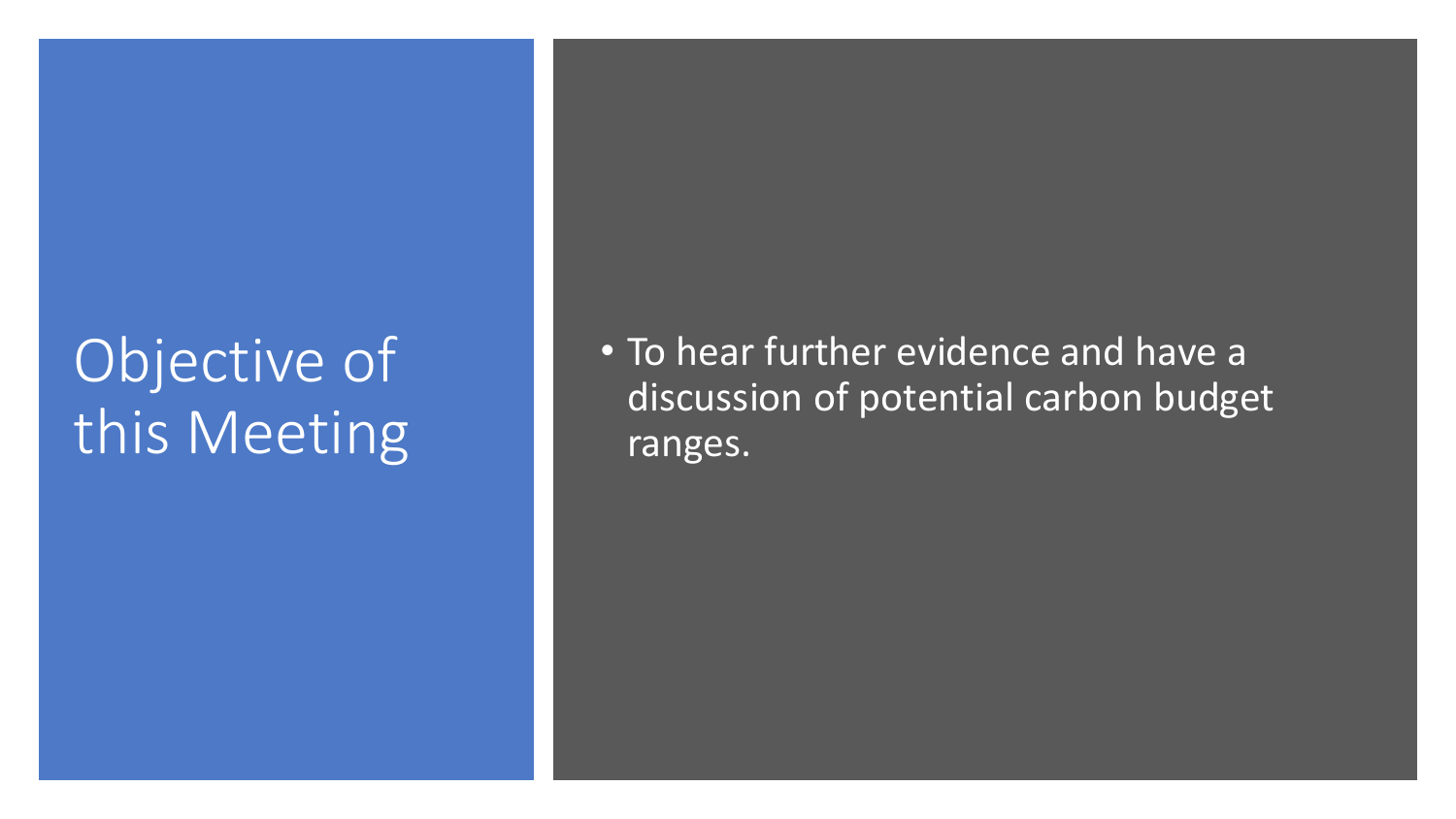## Agenda:

- Scene -setting/update on activities
- Transport and the 51% target, DoT
- The Heat Study 2021, SEAI
- Report on Economy and Climate Justice, **McKinsey**
- Carbon Budget Strawman Numbers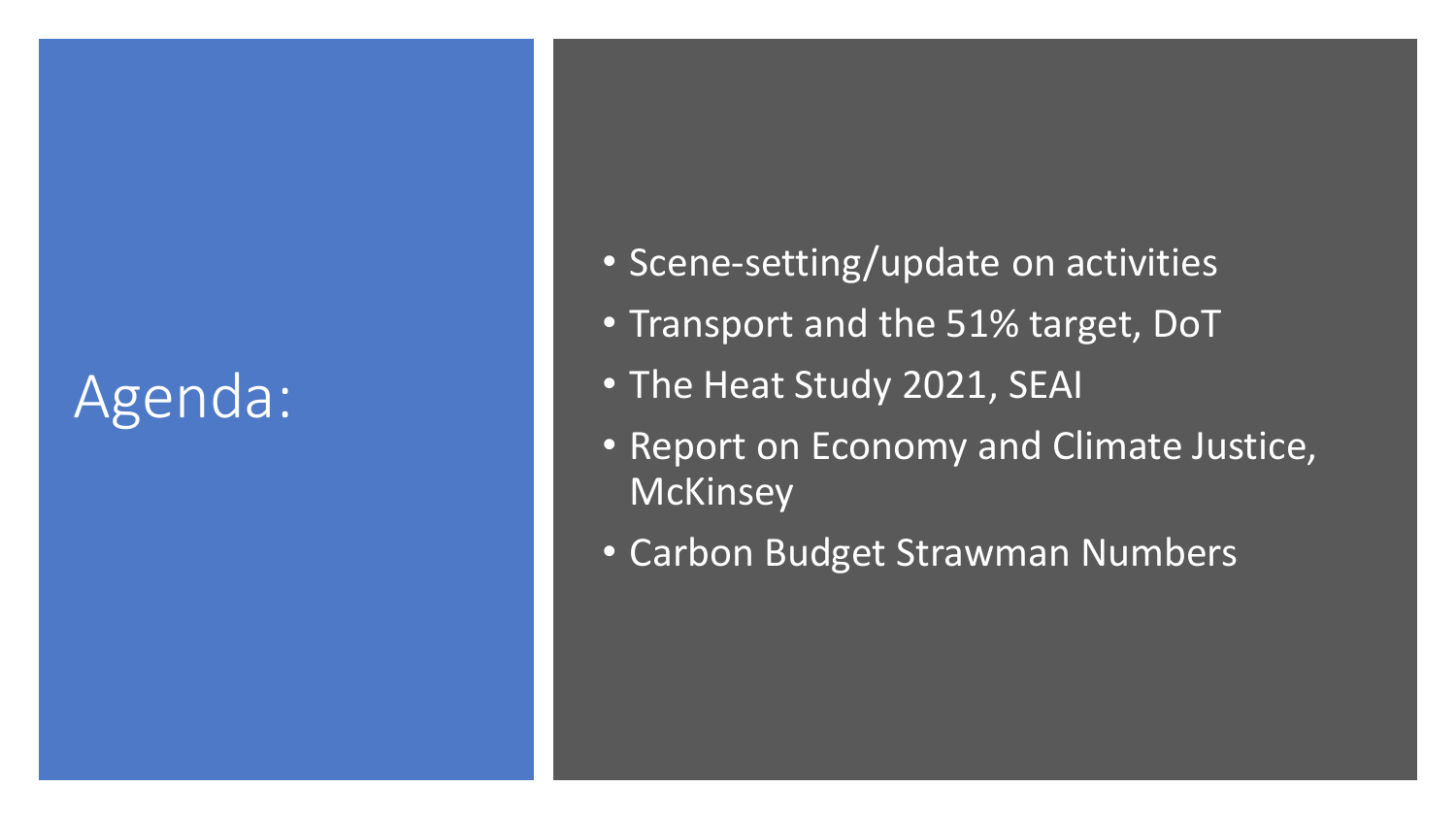## Brief Update on Other Activities

- ESRI analysis
- UCD analysis
- McKinsey
- Skills and Training
- Biodiversity study
- Preparation of documents
- Sectoral Engagement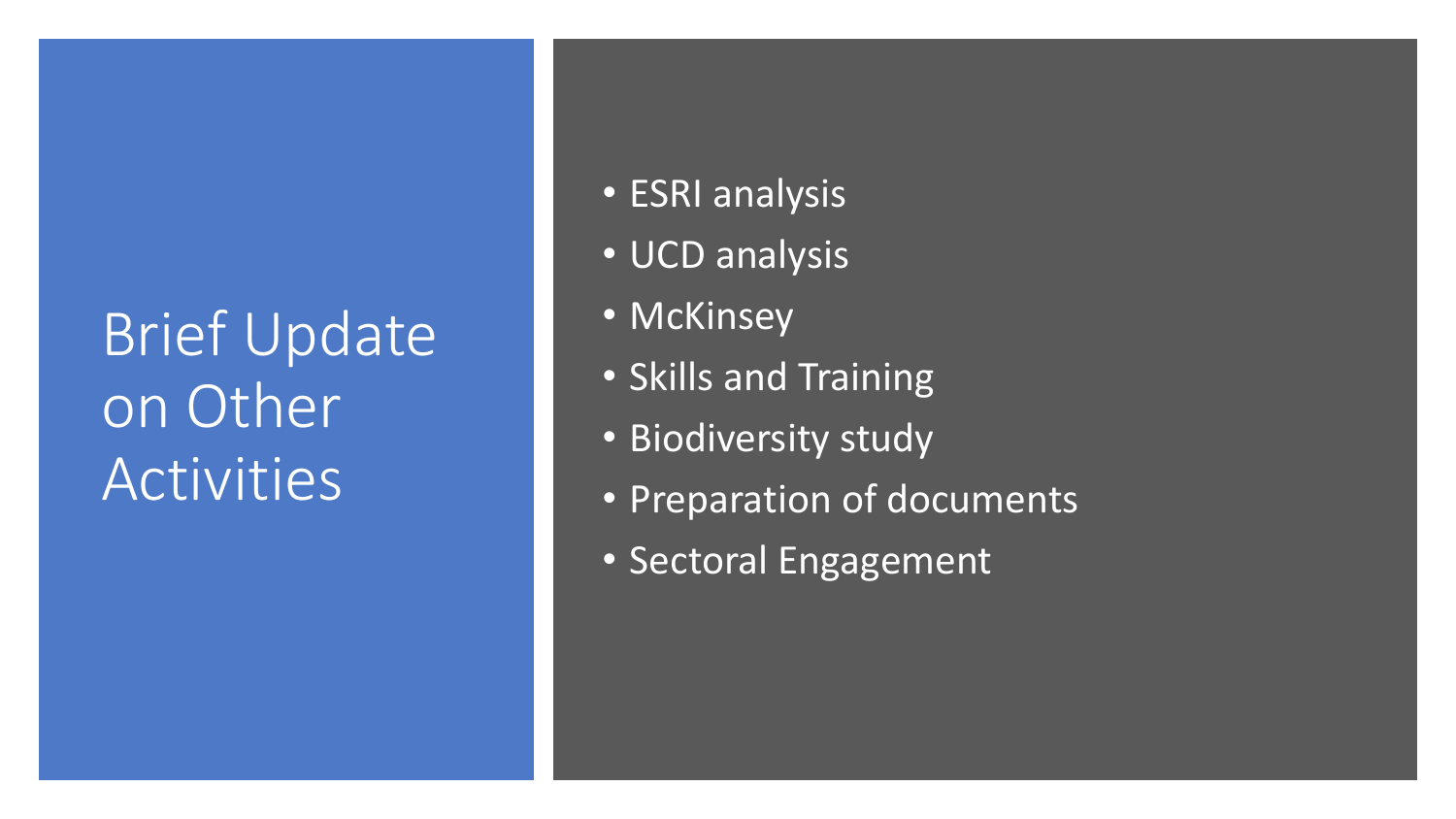## Feedback from Council

- Letter needs more detail and evidence cited
- Needs to explicitly address the finding against each criteria
- Secretariat will prepare a re-write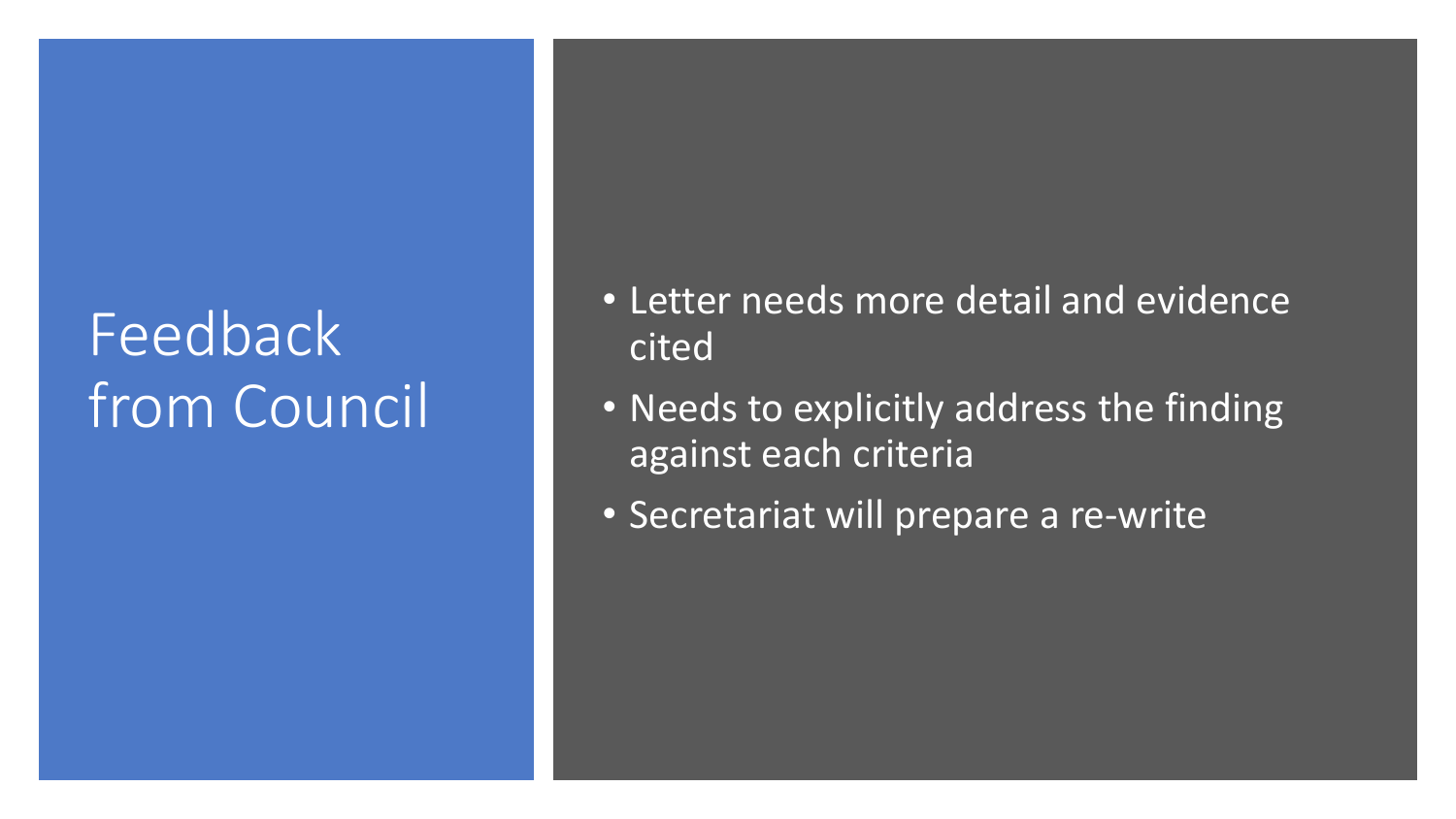Next Steps: Sectoral Engagement & Expert Meeting

- Agriculture: Thursday 24<sup>th</sup> from  $11 12:30$
- Residential; Friday 25th from 10-11:30
- Transport: Friday 25th from 12 13:00 (13:30)
- Industry; Friday 25th from 14:00- 15:30
- Electricity and Finance TBD

Reminder for Expert meeting on the science of national mitigation efforts, gases, and 1.5C degrees \*Tomorrow at 4pm\*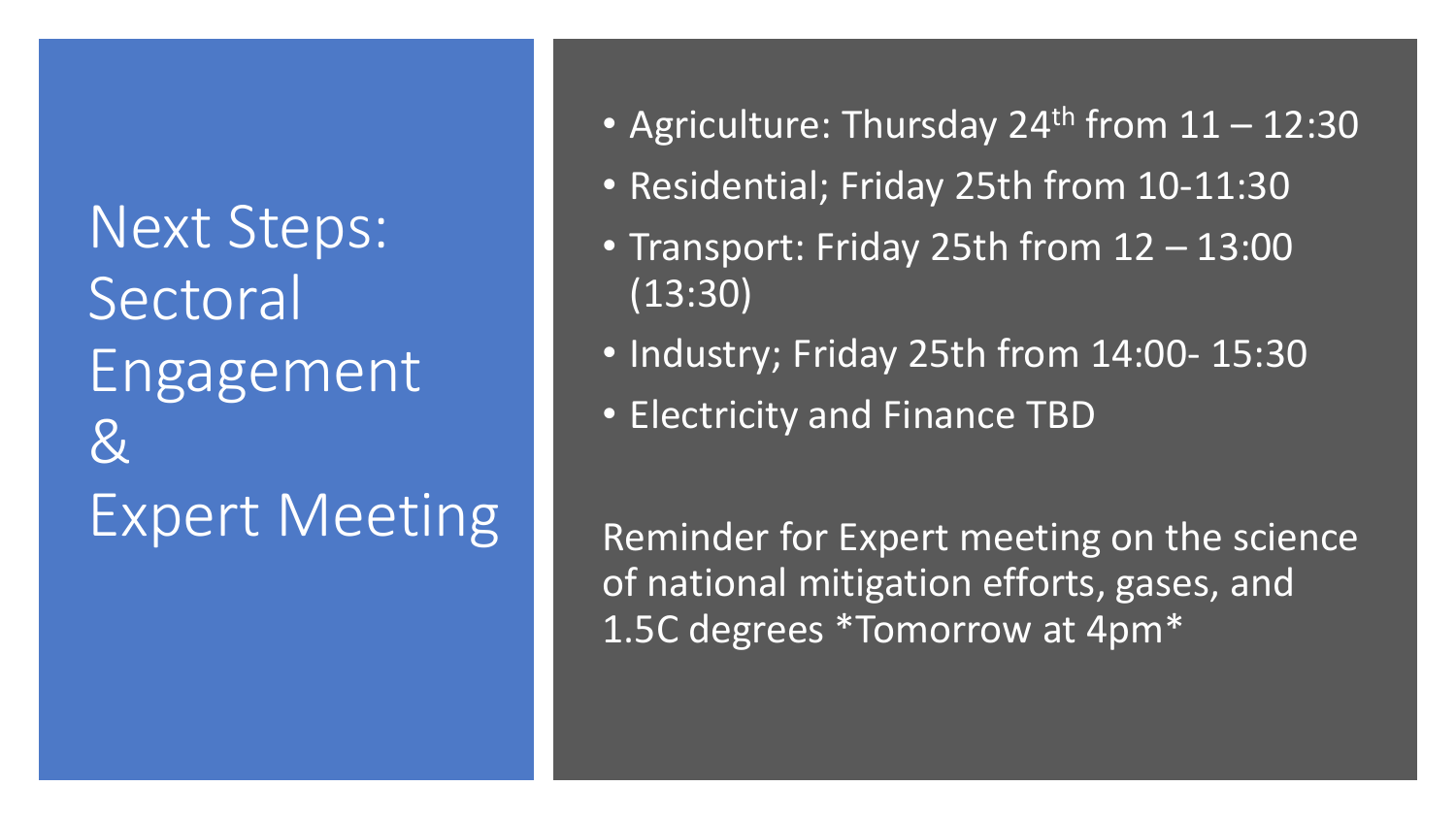|                                                                                                                                                                  | <b>Megatonnes (Mt) of Carbon Dioxide</b>         |                                                                                                                                                                                                                     |  |  |  |  |
|------------------------------------------------------------------------------------------------------------------------------------------------------------------|--------------------------------------------------|---------------------------------------------------------------------------------------------------------------------------------------------------------------------------------------------------------------------|--|--|--|--|
| An estimate of the Global Carbon<br>Budget consistent with the Paris 1.5°C<br>temperature goal is                                                                | 440,000 MtCO <sub>2</sub>                        |                                                                                                                                                                                                                     |  |  |  |  |
| An estimate of the simple downscaled<br><b>Global Carbon Budget for Ireland up to</b><br>2050 is                                                                 | 280Mt CO <sub>2</sub>                            | Simple calculation of allowed emissions of<br>longlived GHGs (~an inheritance/wealth)                                                                                                                               |  |  |  |  |
| An estimate of negative emissions<br>potential in Ireland is                                                                                                     | 200Mt CO <sub>2</sub>                            | Negative emissions or removals of CO2 can<br>compensate for emissions of greenhouse<br>gases so we can add this negative emissions<br>potential to the simple budget (~additional<br>one-off income)                |  |  |  |  |
| An estimation of the negative<br>emissions equivalent impact of<br>methane reduction of;<br>1) 33% by 2030 (37% by 2050) is:<br>2) 25% by 2030 (30% by 2050) is: | 260Mt $CO2$<br>150Mt $CO2$                       | Methane is a shortlived gas, therefore rate<br>of emission is also important. A reduction in<br>rate of emission has a 'cooling effect' and<br>may be added to the simple budget (~an<br>additional one-off income) |  |  |  |  |
| Net total available carbon budget to<br>Ireland up to 2050 is thus<br>For the 33% scenario<br>For the 25% scenario                                               | 740 Mt CO <sub>2</sub><br>630 Mt CO <sub>2</sub> | Adding up the simple carbon budget<br>calculation, the negative emissions of CO2<br>and the negative impact of a reduced rate of<br>methane<br>(wealth + income defines how much you can<br>spend)                  |  |  |  |  |

State of Play on Top Down Analysis: Strawman